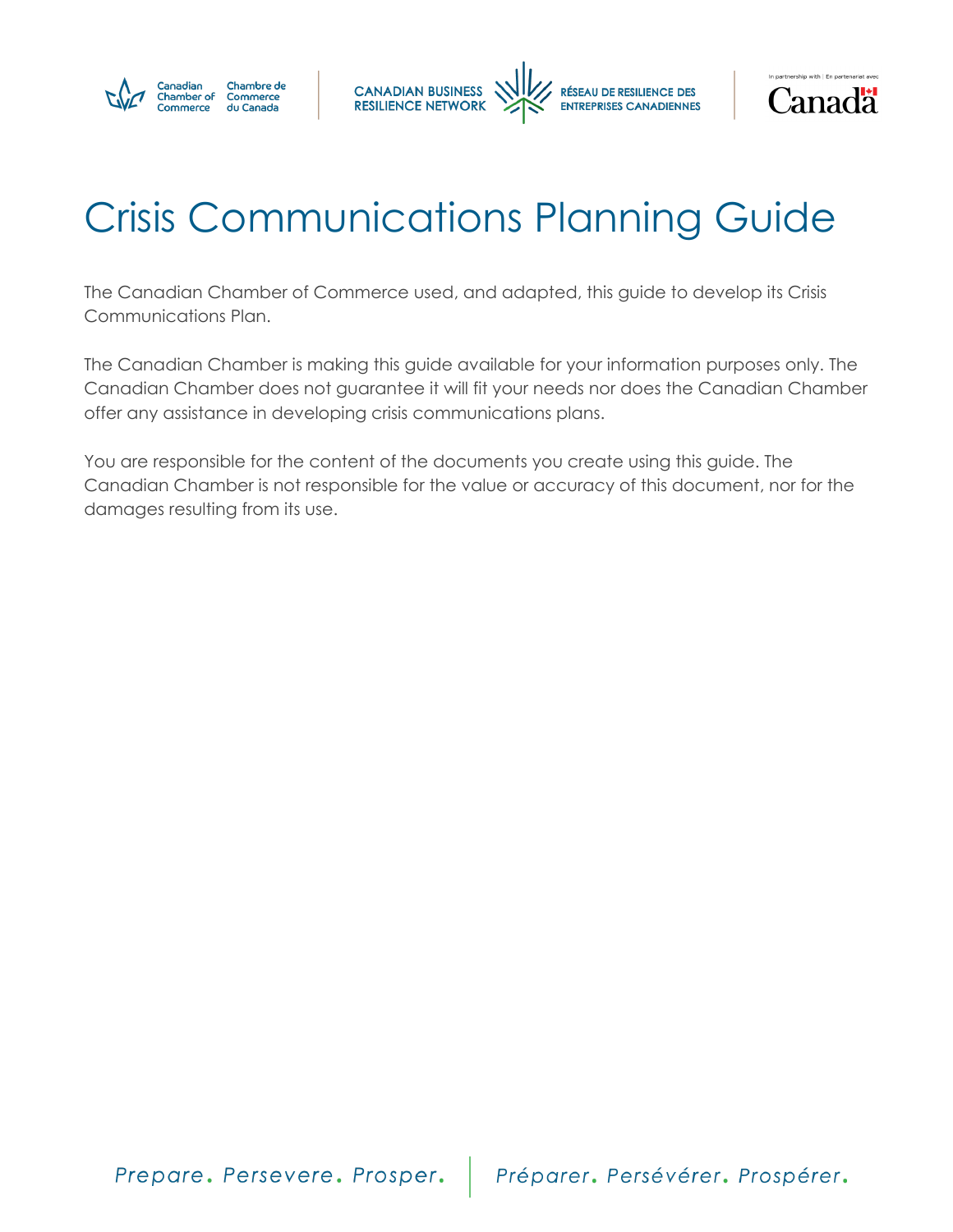### Step 1: Identify if the Situation Is an Issue or a Crisis

While they are sometimes used interchangeably, an "issue" and a "crisis" present very different operational and communications challenges, affect how you respond as an organization and have very different impacts on your brand and reputation. A shared understanding of the difference between the two will help you to more quickly determine what is a crisis (versus an issue) and then implement your crisis communications plan.

|               | <b>Definition</b>                                                                                            | <b>Operational Impact</b>                                                                                       | <b>Reputational Impact</b>                                                                          |
|---------------|--------------------------------------------------------------------------------------------------------------|-----------------------------------------------------------------------------------------------------------------|-----------------------------------------------------------------------------------------------------|
| <b>Issue</b>  | A negative situation and/or event<br>that is unlikely to have long-term<br>negative impact on the            | Does not interfere with<br>day-to-day operations.                                                               | May be embarrassing,<br>lead to short-term<br>negative reactions                                    |
|               | organization's operations, brand and<br>reputation.                                                          | Can be managed at a<br>staff level.                                                                             | from media,<br>stakeholders, members,<br>but alone an issue is                                      |
|               | An issue can evolve into a crisis if not<br>managed effectively and efficiently.                             | Minimal, if any, impact<br>on safety or long-term<br>relationship with<br>employees, members,<br>stakeholders.  | unlikely to cause long-<br>term reputational<br>damage.                                             |
|               |                                                                                                              | Often allows you the<br>time to explore options<br>and gather all of the<br>facts before you act or<br>respond. |                                                                                                     |
| <b>Crisis</b> | A negative situation that threatens<br>the long-term health, operations or<br>viability of the organization. | Halts or interferes with<br>the day-to-day<br>operations of the<br>organization.<br>Requires the full           | Threatens irreparable<br>damage to the<br>reputation of the<br>organization.<br>Threatens to impact |
|               |                                                                                                              | attention of senior<br>leadership, including<br>Board members.                                                  | the organization's<br>financial<br>health/viability.                                                |
|               |                                                                                                              | Decision-making has to<br>happen quickly, and<br>often without all of the<br>facts.                             |                                                                                                     |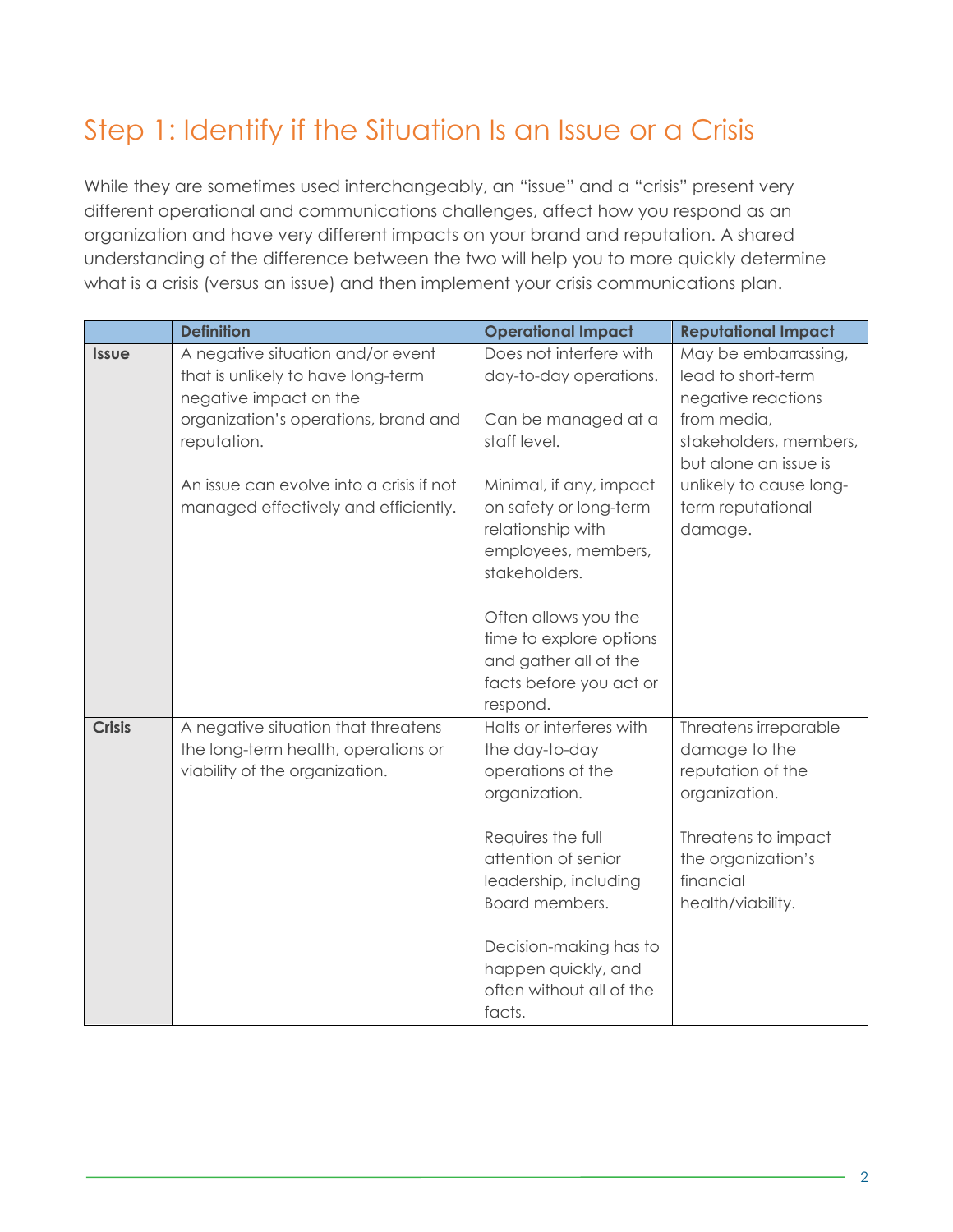### Step 2: Identify the Crisis Response Team

While a crisis halts or interferes with day-to-day operations of your organization, and requires the attention of your organization's senior leadership, not every employee has a role to play in making decisions about how the crisis response should be managed. In order to respond efficiently and effectively, it is vital that the makeup of your organization's Crisis Response Team (CRT) is determined beforehand, and that each member of the team understands their role and responsibilities. This will allow you to respond quickly, prevent confusion, ensure accountability and streamline decision-making as the crisis response is developed and executed.

In a crisis, ready-access to critical information and a range of perspectives is important. In order for the CRT to respond effectively, then, it must consist of staff with a global view of your organization, as well as specific skill sets and expertise. In order to be efficient, the team is naturally a small segment of your organization's staff. However, that does not mean the CRT is solely responsible for executing your organization's response. Rather, members of the CRT can and will delegate tasks to other members of the organization as required. They remain accountable, though, for ensuring the tasks are completed appropriately, and for reporting back to the CRT.

| <b>CRT Role1</b>             | <b>Responsibilities</b>                                         |
|------------------------------|-----------------------------------------------------------------|
| <b>CRT Leader</b>            | Guides the team; leads CRT discussions; assigns tasks; liaises  |
|                              | with other members of your organization's executive             |
|                              | leadership and board of directors, key external stakeholders    |
|                              | (if/as required); responsible for final decision-making         |
|                              | (including course-of-action and messaging).                     |
| <b>Administration/Record</b> | Responsible for keeping detailed notes of CRT discussions;      |
| <b>Keeper</b>                | recording decisions made; logistics for CRT meetings/calls;     |
|                              | ensuring CRT has food, water, etc.; transportation/travel if/as |
|                              | required.                                                       |
| <b>Finance/Legal</b>         | Responsible for overseeing and informing any financial          |
|                              | decisions that are required and for tracking the financial      |
|                              | impact/implications of the crisis on your organization;         |
|                              | responsible for liaising with legal counsel if/as required and  |
|                              | for providing counsel's advice to the CRT.                      |

#### **Crisis Response Team Members**

 $\overline{a}$ 

<span id="page-2-0"></span><sup>1</sup>Each of your organization's areas of operations must be represented on the CRT. As the organization evolves these roles may change or new positions may be added.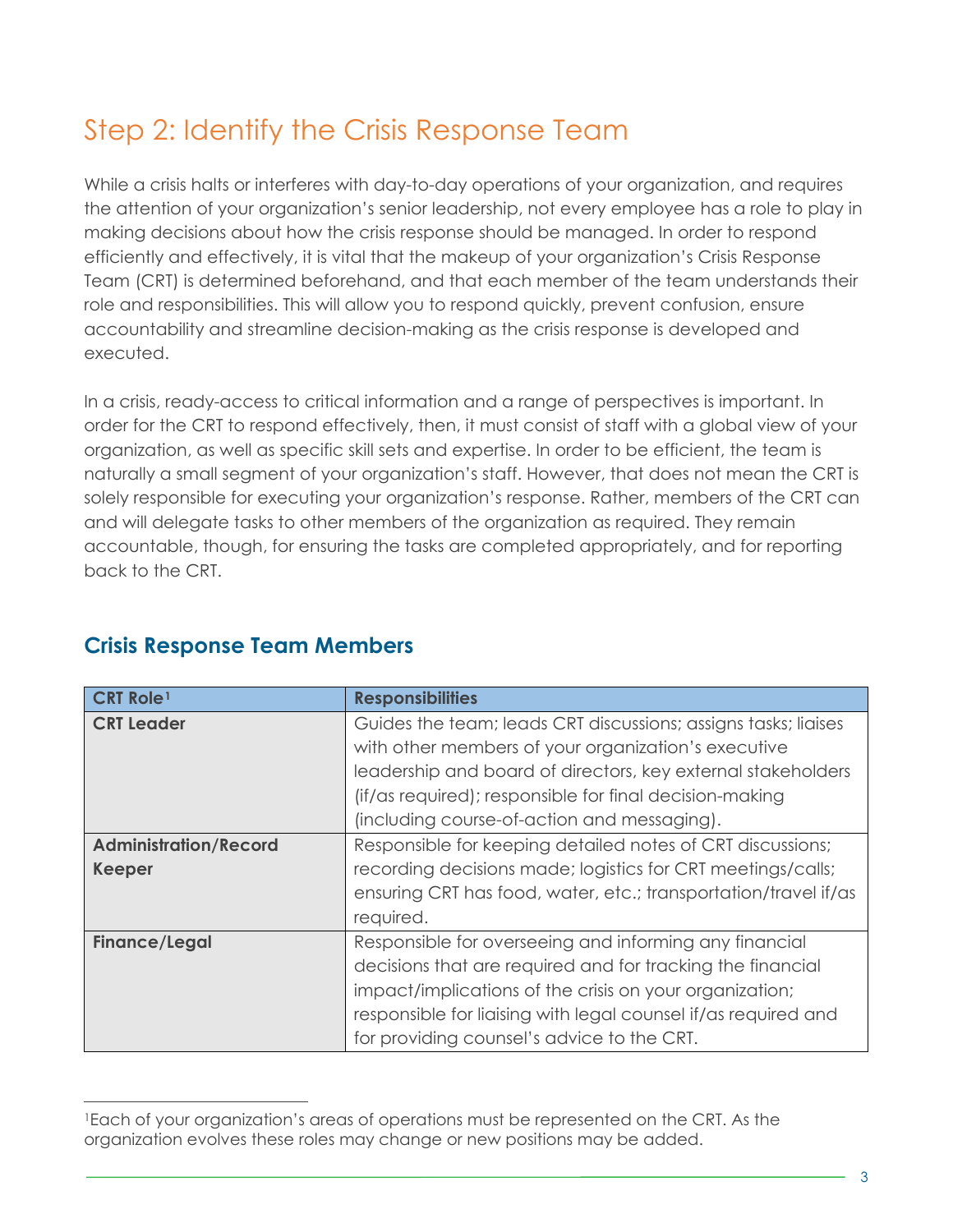| <b>Operations</b>     | Responsible for ensuring your organization's operational    |
|-----------------------|-------------------------------------------------------------|
|                       | requirements (including IT, building, telephones, etc.) are |
|                       | being addressed; monitors and reports to CRT on the impact  |
|                       | of the crisis on your operations; works with HR (and        |
|                       | communications) to ensure employees' needs are being        |
|                       | addressed; responsible for overseeing the implementation of |
|                       | the business continuity and recovery plans.                 |
| <b>Communications</b> | Responsible for recommending the communications             |
|                       | response, including messaging and tactics (across all       |
|                       | channels); coordinating the production of communications    |
|                       | materials; media and social monitoring and reporting to the |
|                       | CRT; acts a media spokesperson as required; provides media  |
|                       | coaching to other spokespeople if/as required.              |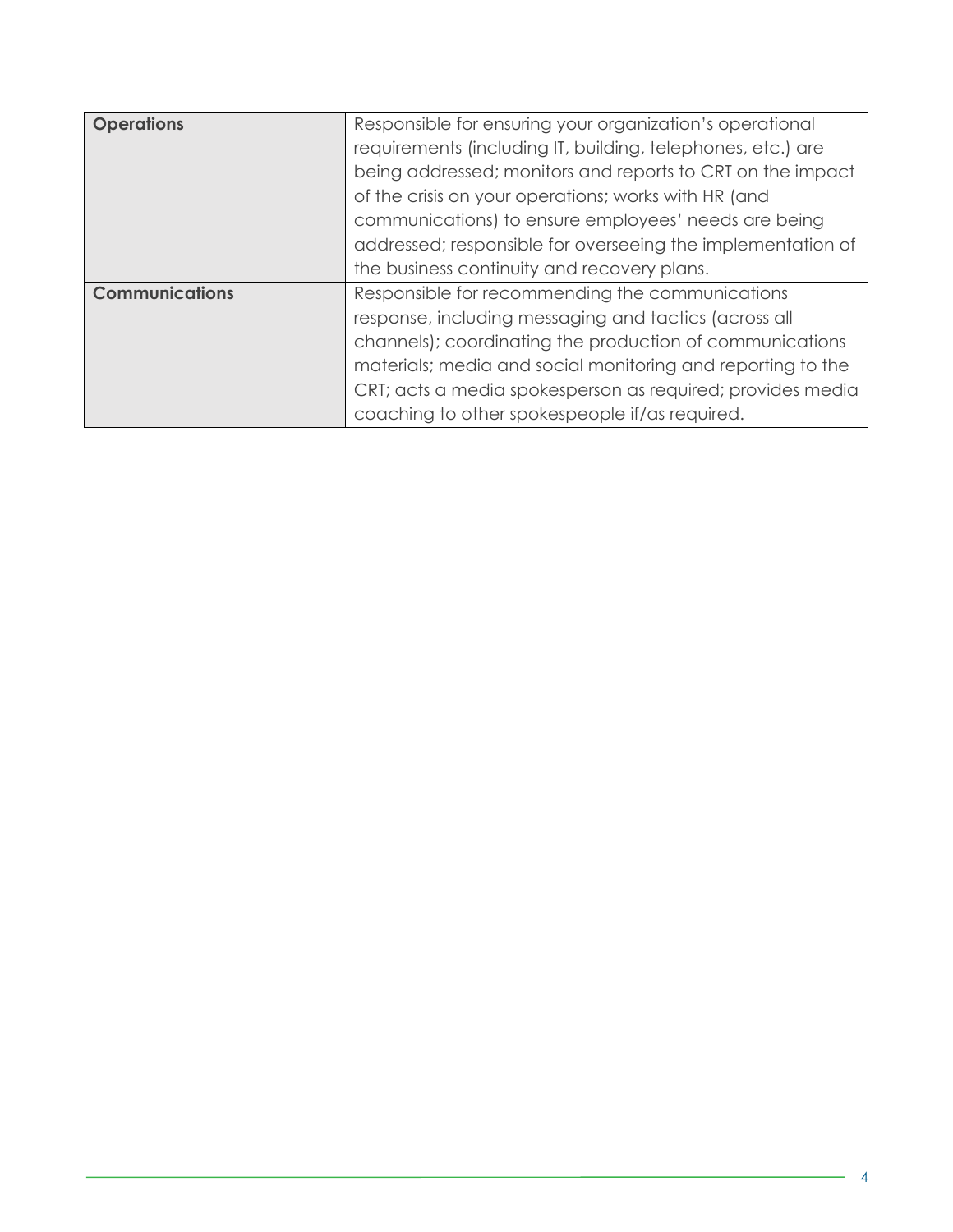## Step 3: Activate the Crisis Response Team (CRT)

Following is a simple process for identifying a potential crisis, assessing it and activating the CRT.

Once a crisis is identified and the CRT is activated, the objective is to communicate with key stakeholders/target audiences within an hour, followed by regular communications as required throughout the crisis.

The process is simple, and straightforward, with specific tasks assigned to each CRT member.

| <b>Stage</b>          | <b>Activity</b>                                                                                                                                                                                                                                                                                                                                                                                                                                                                                                                                                                                                                                                                                                               |
|-----------------------|-------------------------------------------------------------------------------------------------------------------------------------------------------------------------------------------------------------------------------------------------------------------------------------------------------------------------------------------------------------------------------------------------------------------------------------------------------------------------------------------------------------------------------------------------------------------------------------------------------------------------------------------------------------------------------------------------------------------------------|
| <b>Identification</b> | A potential crisis is identified (by any member of the<br>$\bullet$<br>organization) through the Organization's social, media and<br>member/network monitoring channels.<br>If: the incident will not impact day-to-day operations, is not a<br>$\bullet$<br>threat to people, property or presents minimal risk to your<br>organization's brand/reputation and does not require senior<br>leadership intervention, then it is not a crisis.<br>If: the incident will disrupt or interfere with normal day-to-day<br>$\bullet$<br>operations, presents a threat to people, property and/or<br>reputation of your organization, requires the<br>attention/intervention of senior leadership, then the incident is<br>a crisis. |
| <b>Activation</b>     | CRT Leader is informed of the situation and evaluates the<br>information presented and the potential risk to your<br>organization.<br>CRT Leader activates the CRT as appropriate.<br>$\bullet$<br>CRT convenes in person or via conference call as required.                                                                                                                                                                                                                                                                                                                                                                                                                                                                 |
| <b>Analysis</b>       | CRT Leader leads the analysis of the situation, asking:<br>$\bullet$<br>1. What happened - establish the "Five Ws" (who, what,<br>when, where, why)?<br>2. What is the source of our information (i.e. how do we know<br>what we know, and can we trust the source?)<br>3. What other information do we need?<br>4. What needs to be done to address/rectify the situation?<br>5. Who needs to know? What do they need to know?<br>Each member of the CRT provides a perspective based on<br>$\bullet$<br>their area of responsibility and any updates on their area of<br>responsibility as appropriate.<br>CRT administrator/record keeper tracks decisions taken and<br>$\bullet$<br>keeps meeting minutes.                |
| <b>Execution</b>      | CRT Leader assigns responsibility for next steps to specific<br>$\bullet$<br>team members, based on situation analysis.<br>Media/social media monitoring is activated.<br>$\bullet$                                                                                                                                                                                                                                                                                                                                                                                                                                                                                                                                           |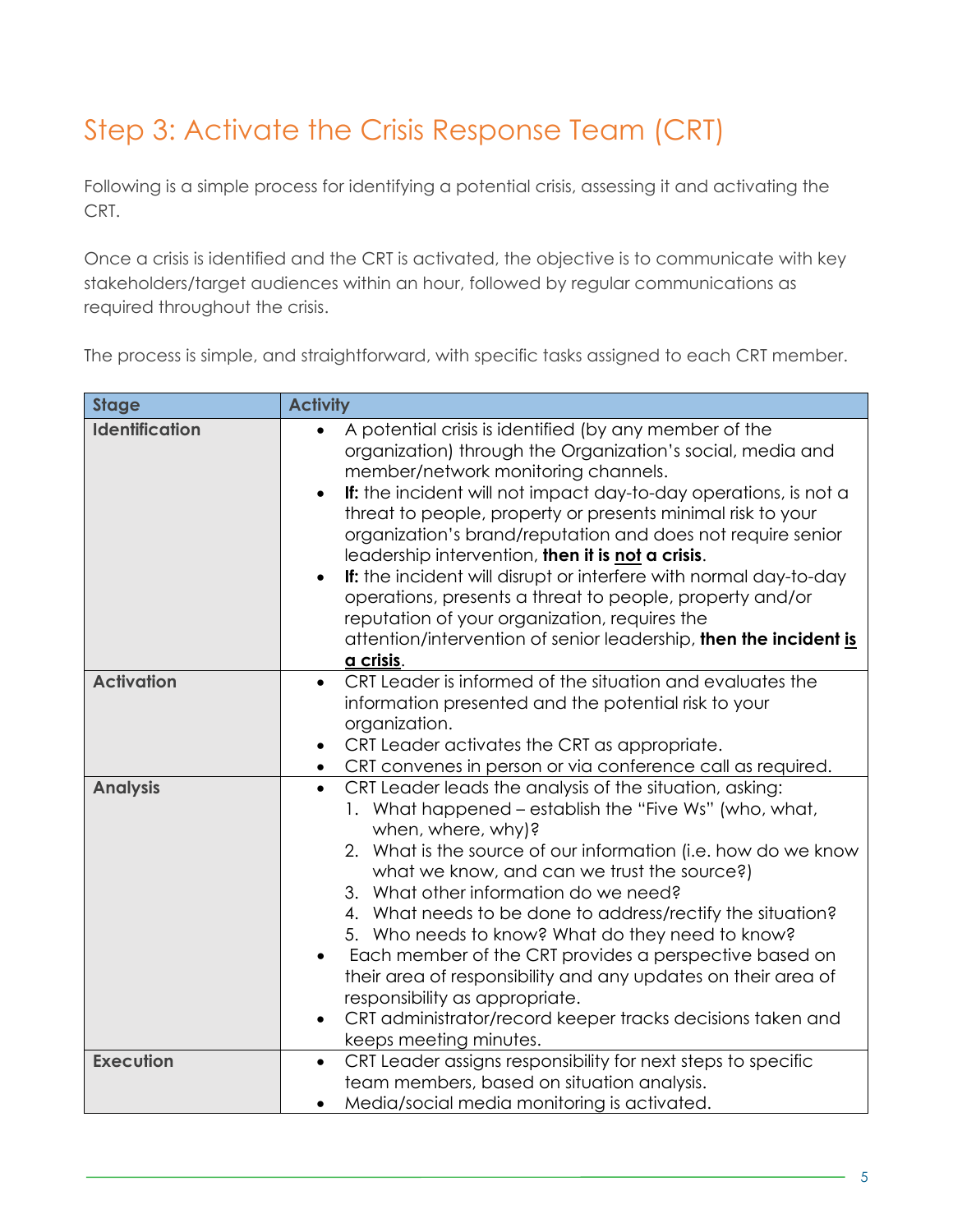|            | • Communications is tasked with providing recommendations<br>for messaging and approach to communicating.<br>Priority is to communicate with key internal/external<br>$\bullet$<br>audiences within an hour.<br>Review stakeholder/audience map to ensure responsibility for<br>$\bullet$<br>communicating with each has been assigned. |
|------------|-----------------------------------------------------------------------------------------------------------------------------------------------------------------------------------------------------------------------------------------------------------------------------------------------------------------------------------------|
|            |                                                                                                                                                                                                                                                                                                                                         |
|            | CRT administrator/record keeper tracks decisions taken,<br>$\bullet$                                                                                                                                                                                                                                                                    |
|            | responsibilities assigned, and keeps meeting minutes.                                                                                                                                                                                                                                                                                   |
|            | Time/location/dial-in for next meeting is set.<br>$\bullet$                                                                                                                                                                                                                                                                             |
| Monitoring | As crisis unfolds and your organization takes steps to respond<br>$\bullet$<br>to it, monitoring of audience/stakeholder reactions is critical.                                                                                                                                                                                         |
|            | CRT members monitor their areas of responsibility for new<br>$\bullet$                                                                                                                                                                                                                                                                  |
|            | information, changing circumstances, etc. and report to CRT<br>as required.                                                                                                                                                                                                                                                             |
|            | Social and media monitoring is ongoing and communications<br>$\bullet$<br>lead provides updates to CRT, along with proposed<br>corrective actions as required.                                                                                                                                                                          |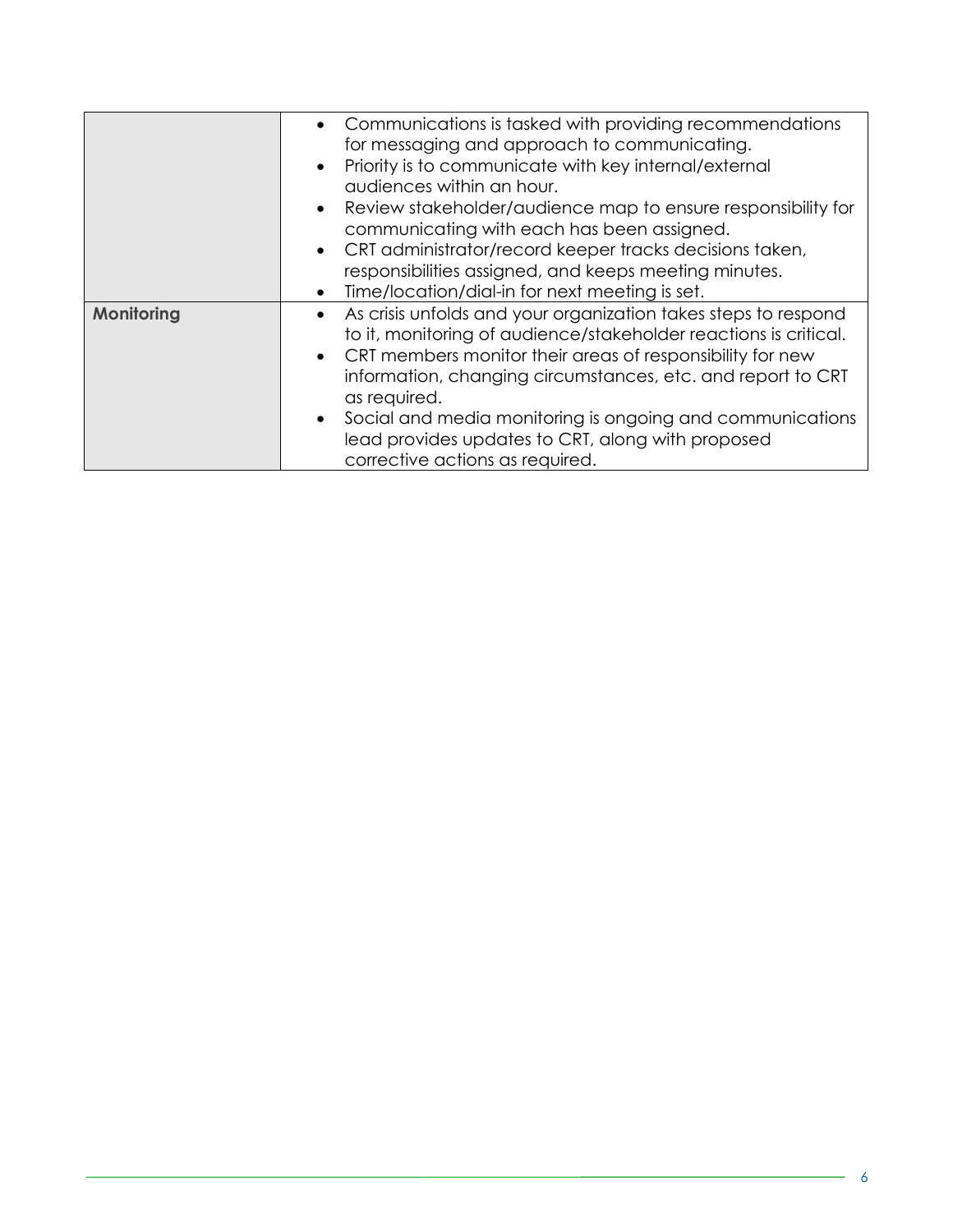### Crisis Messaging Guidelines

In the event of a crisis, all of your communications – internal or external, written or verbal – will be closely scrutinized. How you respond to a crisis – operationally as well as from a communications perspective – will determine the impact the crisis has on your brand and reputation.

That means responding quickly (your first message should be issued within an hour of the crisis emerging, even if it is only to say you are aware of the situation, evaluating it and will be communicating when you have more information), sticking to the facts and ensuring your messages are clear and focused on what you are doing.

Following are guidelines to help focus your communications so that they are timely, persuasive, effective and do not contribute to making the crisis situation worse.

#### **Principles of Effective Crisis Communications**

- **Communicate quickly** you always have something you can say.
- **Establish timelines for communicating** tell media/stakeholders when they can expect to hear from you next; uncertainty can encourage them to look elsewhere for information.
- **Halt other communications** in a crisis you should be communicating only about the crisis and your response to it. All other communications should be paused.
- **Use all of our channels** audiences get information from different sources, use all of your channels to communicate a consistent message.
- **Short and to the point** Audiences are looking for information they can use to understand the situation, and evaluate your response. Get to the point quickly, and focus only on relevant content.

#### **Elements of an Effective Message in a Crisis**

Every message should be built on the following three pillars: *Context – Care – Action*

- **Context (what you know)** Acknowledge and describe the situation in your words; acknowledge your role in creating/contributing to the situation (if appropriate).
- **Motive (what you care about**) Acknowledge and express your concern for those affected by the situation. If appropriate, speak to your values as an organization.
- **Action (what you are doing about it)** In clear, concise terms describe what you are doing to address the situation and help those affected by it.